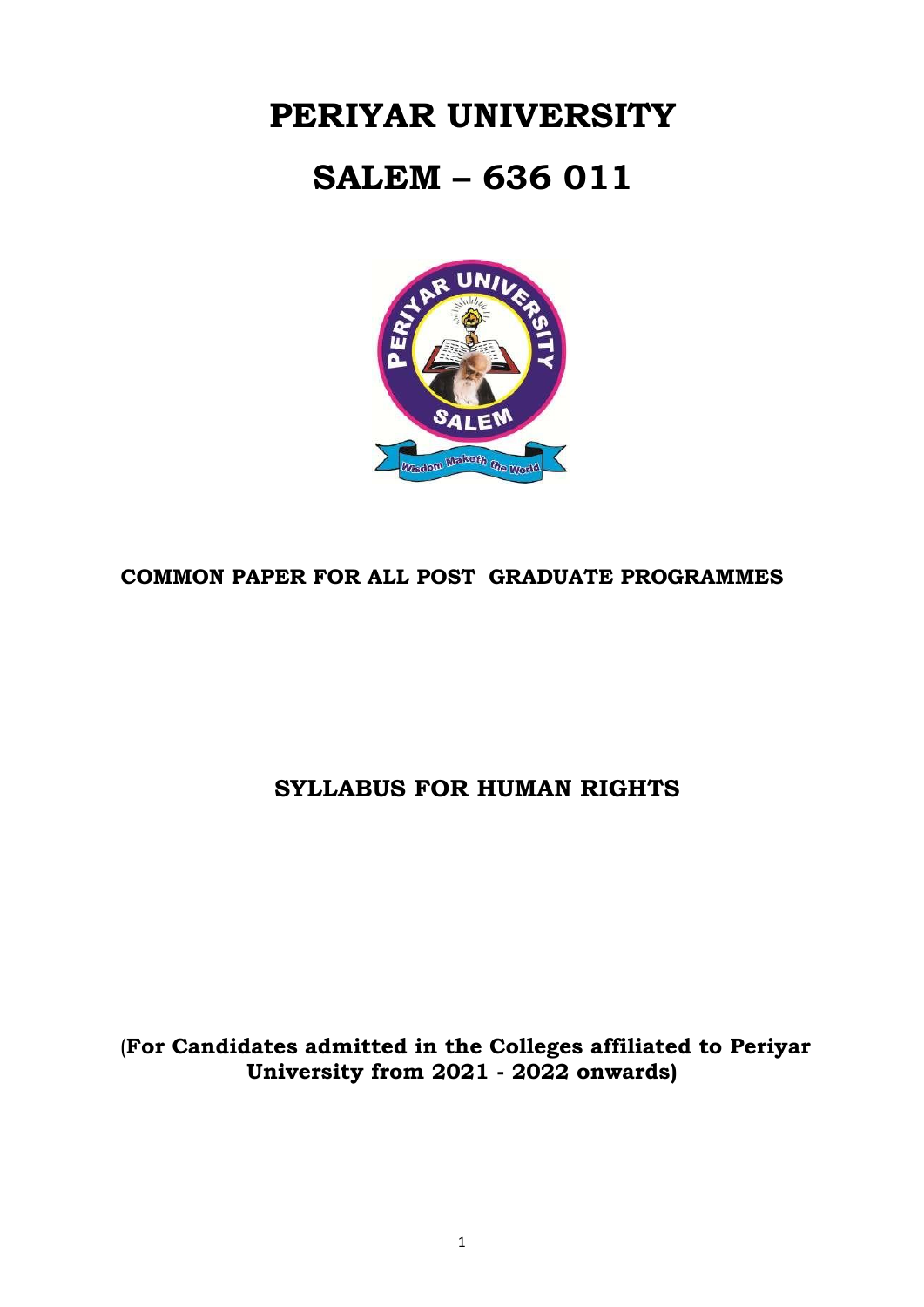#### **HUMAN RIGHTS**

#### **Objective**

To impart the basic ideas about Human Rights at post graduations level. This paper provides different aspects of human rights which includes children and women. Students can learn not only their basic rights bus also can understand the duties to be carried out in the days to come.

#### **Unit I: Introduction to Human Rights**

Human Rights: Meaning Definitions – Origin and Growth of Human Rights in World – Need and types of Human Rights – Constitutional Provision for Protection of Human Rights – UNHRC (United Nations Human Rights Commission).

#### **Unit II: Classification of Human Rights**

Right to Liberty – Right to life – Right to Equality – Rights to Dignity – Right against Exploitation – Right to work – Right to Personal Freedom – Right to Freedom of Expression – Right to Education – Right to information – Right to Clean Environment.

#### **Unit III: Rights of Women and Children**

Rights of Women – Gender Equity – Female Feticide and Infanticide and Sex Selective Abortion – Physical Assault and Sexual Harassment – Domestic Violence – Violence at Work Place – Right for Equal Pay – Remedial Measures.

Rights to Children – Protection of Rights – Survival Rights – Participation Rights – Development Rights – Role of UN Convention on Rights of Children.

## **Unit: IV: Multi – Dimensional aspects of Human Rights**

Labour Rights – Bonded Labour – Chid Labour – Contract Labour – Migrant Labour – Domestic Women Labour – Rights of Ethnic Refugees – Problems and Remedies – Role of Trade Union in protecting the Rights of Labourers.